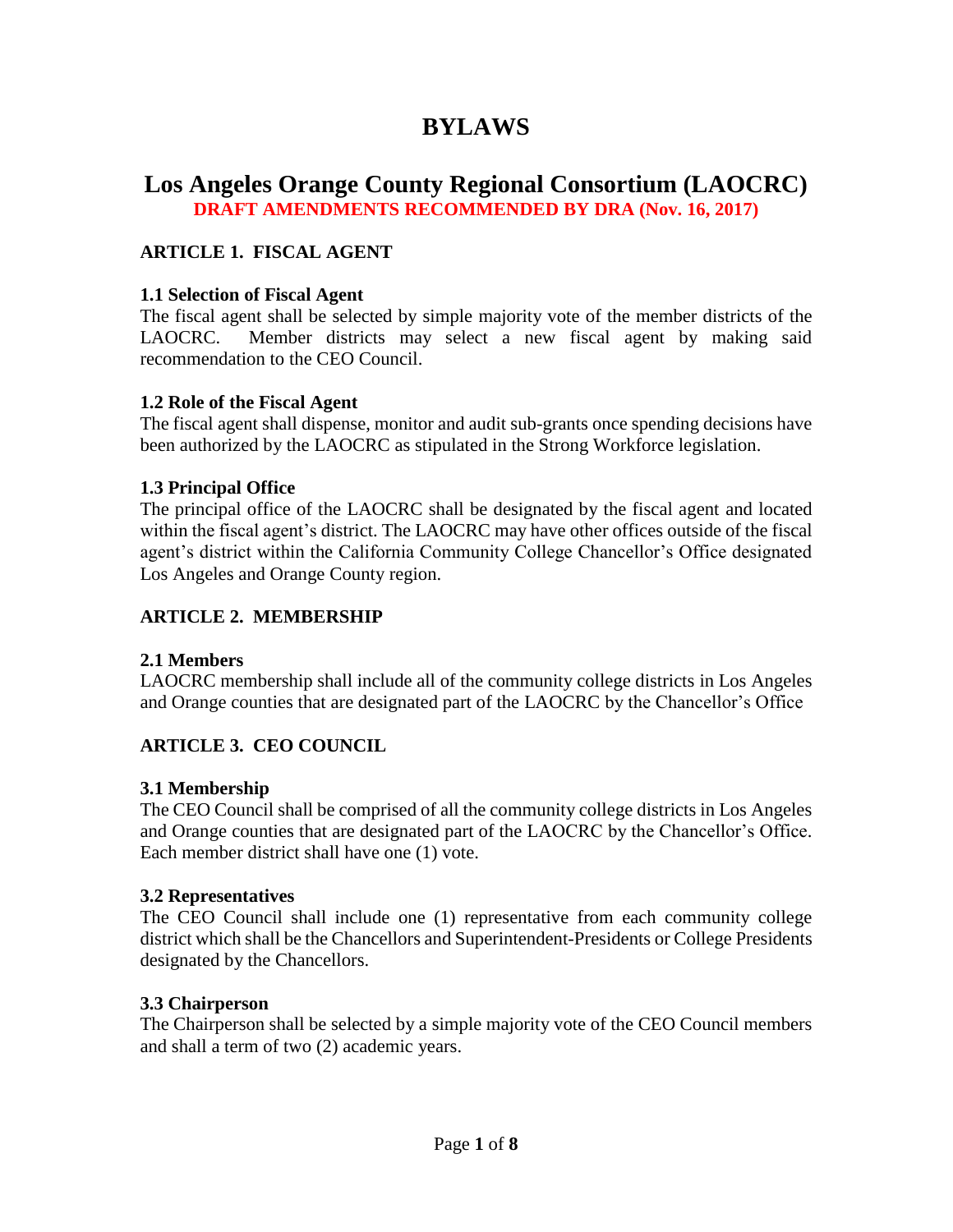### **3.4 Role of the CEO Council**

The CEO Council shall be the final decision-making body of the LAOCRC, including, but not limited to, decisions on budget, resource allocation, strategic planning, policy, advocacy, regional plans and dispute resolution.

# **ARTICLE 4. EXECUTIVE COMMITTEE**

### **4.1. Membership**

The Executive Committee shall be selected by a simple majority vote of the CEO Council and comprised of five (5) members, including at least one (1) from each county, of the CEO Council. Each member shall serve a term of two (2) academic years and may be reappointed to additional terms. Appointments shall occur every other year at the spring meeting of the CEO Council by simple majority vote.

### **4.2 Role of the Executive Committee**

The Executive Committee shall make recommendations to the CEO Council regarding budget, resource allocation, strategic planning, policy, advocacy and regional plans, coordinate strategic efforts with the Executive Director and receive input from College Presidents and Dean Resource Associates.

# **ARTICLE 5. COLLEGE PRESIDENTS**

# **5.1 Membership (CURRENT)**

The College Presidents group shall be comprised of the Presidents of the nine (9) colleges in the Los Angeles Community College District (LACCD) and the nine (9) colleges in Orange County.

#### **5.1 Membership (PROPOSED)**

The College Presidents shall be comprised of the 28 Presidents from the nine (9) colleges in the Los Angeles Community College District (LACCD), ten (10) Los Angeles Ring districts, and the nine (9) colleges in Orange County.

#### **5.2 Role of the College Presidents**

The College Presidents shall **c**ommunicate, advise and collaborate with the Executive Committee and Dean Resource Associates.

# **ARTICLE 6. DEAN RESOURCE ASSOCIATES**

#### **6.1 Members(hip)**

The Dean Resource Associates (DRA) shall be selected by a simple majority vote of the College Resource Leadership Council (CRLC) and comprised of five (5) appointed members of the CRLC. The members shall include one (1) from LACCD, two (2) from the Los Angeles Ring districts, and two (2) from the Orange County districts. Each member shall serve a term of two (2) academic years and may be reappointed to additional terms. Appointments shall occur every other year at the June meeting of the CRLC by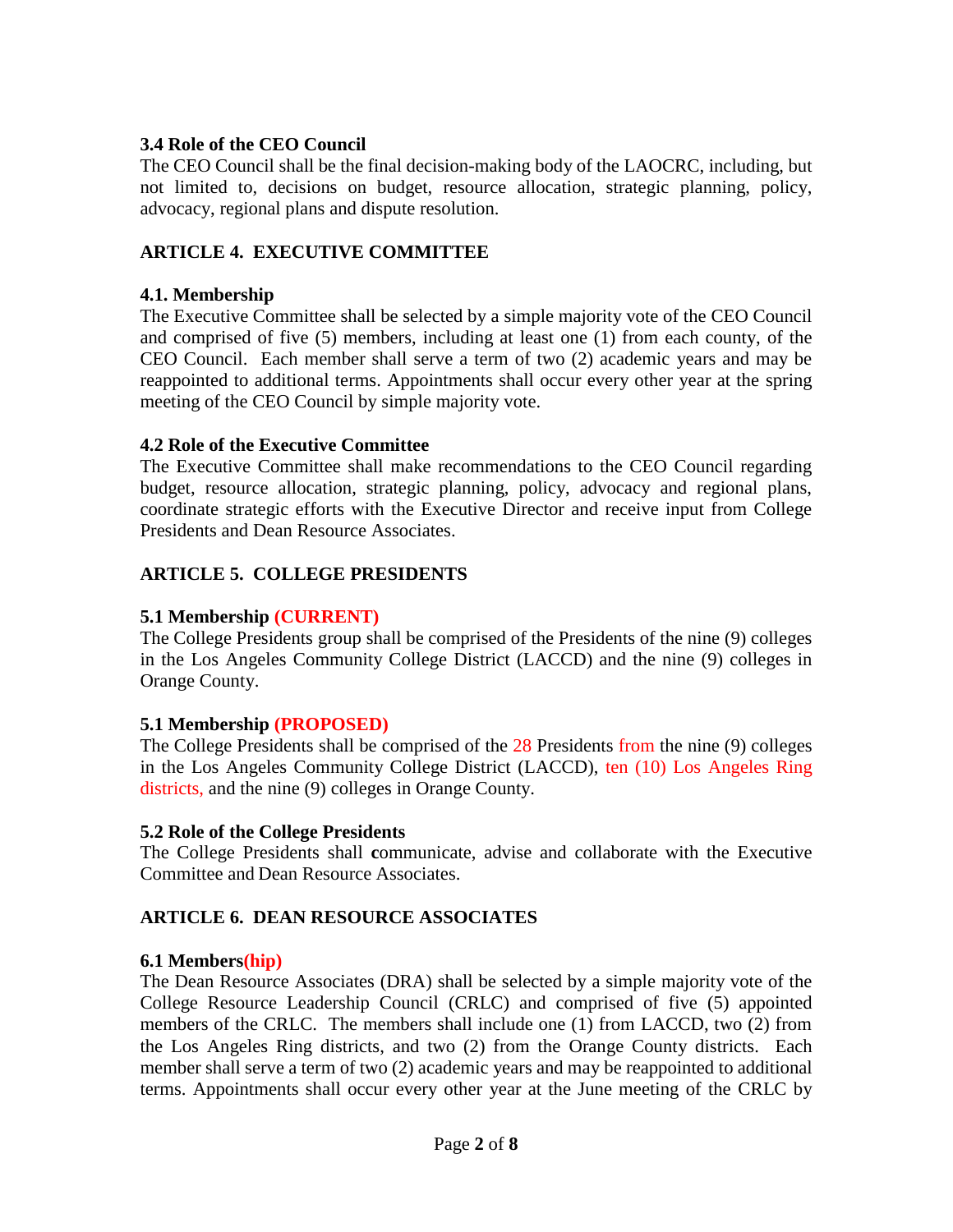simple majority vote. Vacancies shall be filled at the next scheduled CRLC meeting by simple majority vote. The appointee will complete the remainder of the term vacated.

# **6.2 Role of the Dean Resource Associates (PROPOSED - Move from 6.3)**

The Dean Resource Associates shall represent the interests of the CRLC and communicate, advise and collaborate with the Executive Committee and the College Presidents. The DRA shall review draft Bylaws amendments and other policy and funding matters from the CRLC, Assistant Vice Chancellor and/or LA and OC Directors and make recommendations to the CRLC for action.

### **6.3 Chairperson**

The CRLC Chairperson shall be one (1) of the five (5) DRA selections and shall serve as the DRA Chairperson. The DRA members also will select a Vice-Chairperson. (Refer to Article 7 below.

# **ARTICLE 7. COLLEGE RESOURCE LEADERSHIP COUNCIL**

### **7.1 Members (CURRENT)**

The College Resource Leadership Council shall be comprised by one (1) representative from each of the community colleges in Los Angeles and Orange Counties.

### **7.1 Voting Members (PROPOSED)**

The College Resource Leadership Council shall be comprised of 28 Voting Members: one (1) Voting Member from each of the 28 community colleges in Los Angeles and Orange Counties. There may also be one (1) Alternate Voting Member per college who may serve as a Voting Member in the absence of the Voting Member.

#### **7.2 Role of the College Resource Leadership Council (PROPOSED move from 7.5)**

The CRLC shall be responsible primarily for the review and recommendation of programs in accordance with California Education Code, Title 5, and the Chancellor's Office. The CRLC will collaborate, advise and coordinate efforts with the Assistant Vice Chancellor, Economic and Workforce Development and the Los Angeles and Orange County Directors.

#### **7.3 Appointment (PROPOSED)**

Members are appointed by the President, Chancellor and Superintendent-Presidents or their designee from each college or district.

# **7.4 Chairperson**

The Chairperson shall be selected by a simple majority vote of the CRLC every other year at the CRLC June meeting. They shall serve a term of two (2) academic years and may be reappointed to additional terms. The Chairperson shall be a voting member of the CRLC and shall preside over the meetings and approve meeting agendas prior to dissemination and posting. They shall also serve as the DRA Chairperson.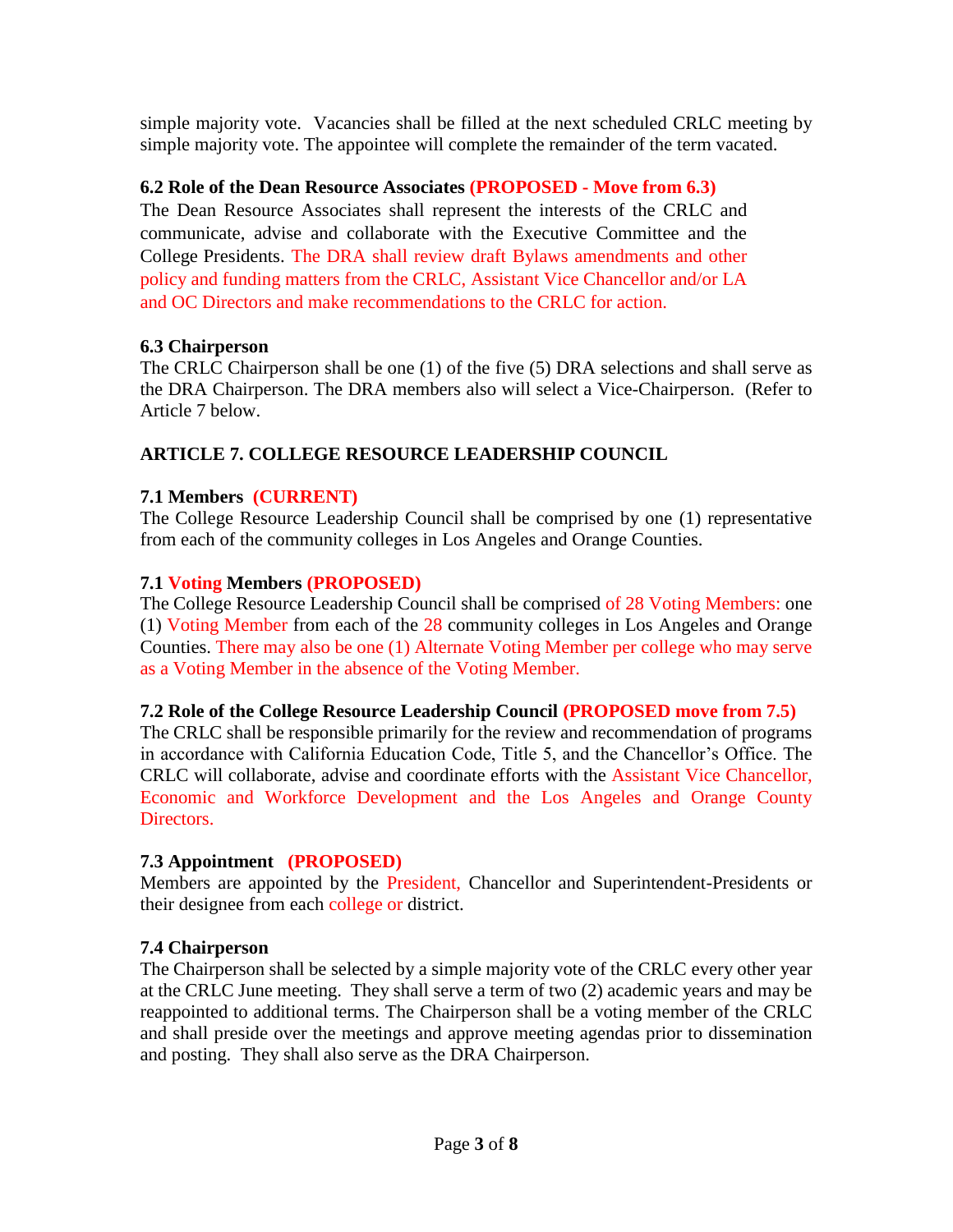### **7.4 Vice Chairperson**

The Vice Chairperson shall be selected by a simple majority vote of the CRLC every other year at the CRLC June meeting. They shall serve a term of two (2) academic years and may be reappointed to additional terms. The Vice Chairperson shall be a voting member of the CRLC and shall preside over the meetings and approve meeting agendas prior to dissemination and posting in the absence of the Chairperson. The Vice Chairperson may be appointed to the DRA; however, unlike the Chairperson, their appointment to the DRA is not automatic.

### **7.5 Chairperson and Vice-Chairperson Replacement (PROPOSED)**

Replacement of the CRLC Chair or Vice-Chair due to resignation prior to end of their term shall occur at the next scheduled meeting of the CRLC and they shall serve in the role only for the duration of the term for the vacated position.

# **ARTICLE 8. LAOCRC STAFF**

### **8.1 Assistant Vice Chancellor, Workforce Development**

The Assistant Vice Chancellor shall be an employee of the fiscal agent and shall be hired and evaluated under the policies and processes of the fiscal agent. The fiscal agent shall work with the DRA in selecting the Assistant Vice Chancellor. The fiscal agent shall make a final recommendation for appointment to the Executive Committee.

### **8.2 Role of the Assistant Vice Chancellor, Economic and Workforce Development**

The Assistant Vice Chancellor shall review the Strong Workforce regional plans and submit all required documentation to the Chancellor's Office, develop annual LAOCRC workplan and budget in collaboration with the DRA and CRLC, collaborate and coordinate efforts with Los Angeles and Orange County Directors, convene and preside over all joint regional meetings and provide staff support to the Executive Committee and CEO Council.

#### **8.3 Los Angele**s **County Director**

The Los Angeles County Director shall be an employee of the fiscal agent and shall be hired and evaluated under the policies and processes of the fiscal agent. The fiscal agent shall work with the Los Angeles Sub-Regional Council in selecting the Los Angeles County Director. The fiscal agent shall make a final recommendation for appointment to the Executive Committee.

# **8.4 Role of the Los Angeles** County **Director**

The Los Angeles County Director shall report to the Assistant Vice Chancellor, Economic and Workforce Development, and shall collaborate, advise and support the Los Angeles County Sub-Regional Council on the development of the Strong Workforce regional plan and budget, collaborate with the Orange County Director, support the Orange County Sub-Regional Council, facilitate county specific regional activities, including marketing, data utilization, and professional development efforts,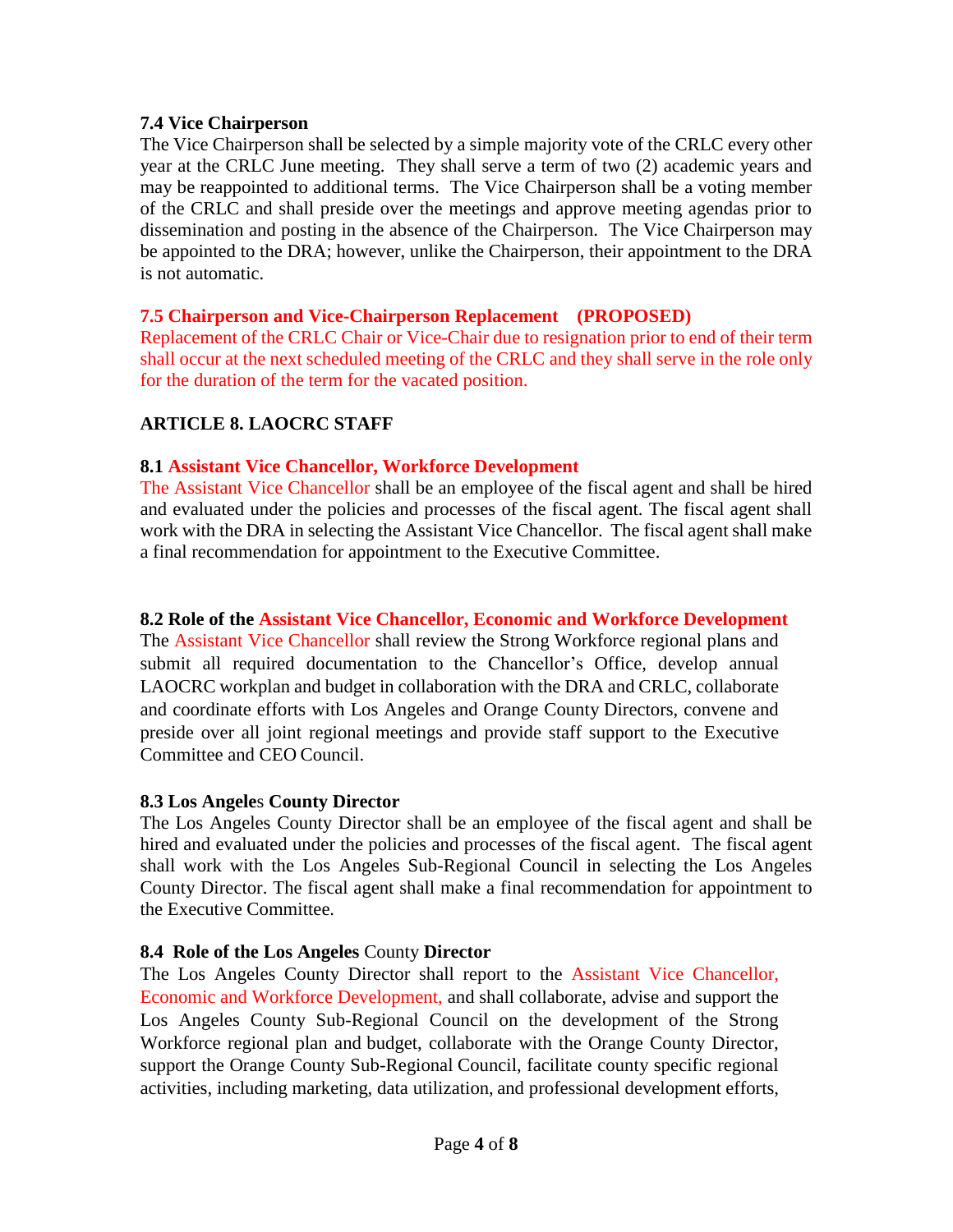create partnerships with Workforce Development Boards, educational institutions, and business and civic organizations, facilitate and assist colleges with leveraging the external resources required to implement strong workforce program initiatives.

### **8.5 Orange County Director**

The Orange County Director shall be an employee of the fiscal agent and shall be hired and evaluated under the policies and processes of the fiscal agent. The fiscal agent shall work with the Orange County Sub-Regional Council in selecting the Orange County Director. The fiscal agent shall make a final recommendation for appointment to the Executive Committee.

### **8.6 Role of the Orange County Director**

The Orange County Director shall report to the Assistant Vice Chancellor, Economic and Workforce Development, and shall collaborate, advise and support the Orange County Sub-Regional Council on the development of the Strong Workforce regional plan and budget, collaborate with the Los Angeles Director, support the Orange County Sub-Regional Council, facilitate county specific regional activities, including marketing, data utilization, and professional development efforts, create partnerships with Workforce Development Boards, educational institutions, and business and civic organizations, facilitate and assist colleges with leveraging the external resources required to implement strong workforce program initiatives.

# **ARTICLE 9. SUB-REGIONAL COUNCILS AND COLLABORATIVES**

#### **9.1 Los Angeles County Sub-Regional Council (CURRENT)**

The Los Angeles County Sub-Regional Council shall be comprised of twenty-two (22) members representing all of the community college districts in Los Angeles County.

# **9.1 Los Angeles County Sub-Regional Council (PROPOSED)**

The Los Angeles County Sub-Regional Council shall be comprised of the nineteen (19) Voting Members and (19) Alternate Voting Members representing the community colleges in the Los Angeles sub-region.

#### **9.2 Los Angeles County Sub-Regional Council - Chairperson**

The Los Angeles County Sub-Regional Council shall be chaired by the Los Angeles County Director.

# **9.3 Orange County Sub-Regional Council**

The Orange County Sub-Regional Council shall be comprised of eight (8) members representing all of the community college districts in Orange County.

#### **9.4 Orange County Sub-Regional Council - Chairperson**

The Orange County Sub-Regional Council shall be chaired by the Orange County Director.

# **9.5 Role of the Sub-Regional Councils (PROPOSED)**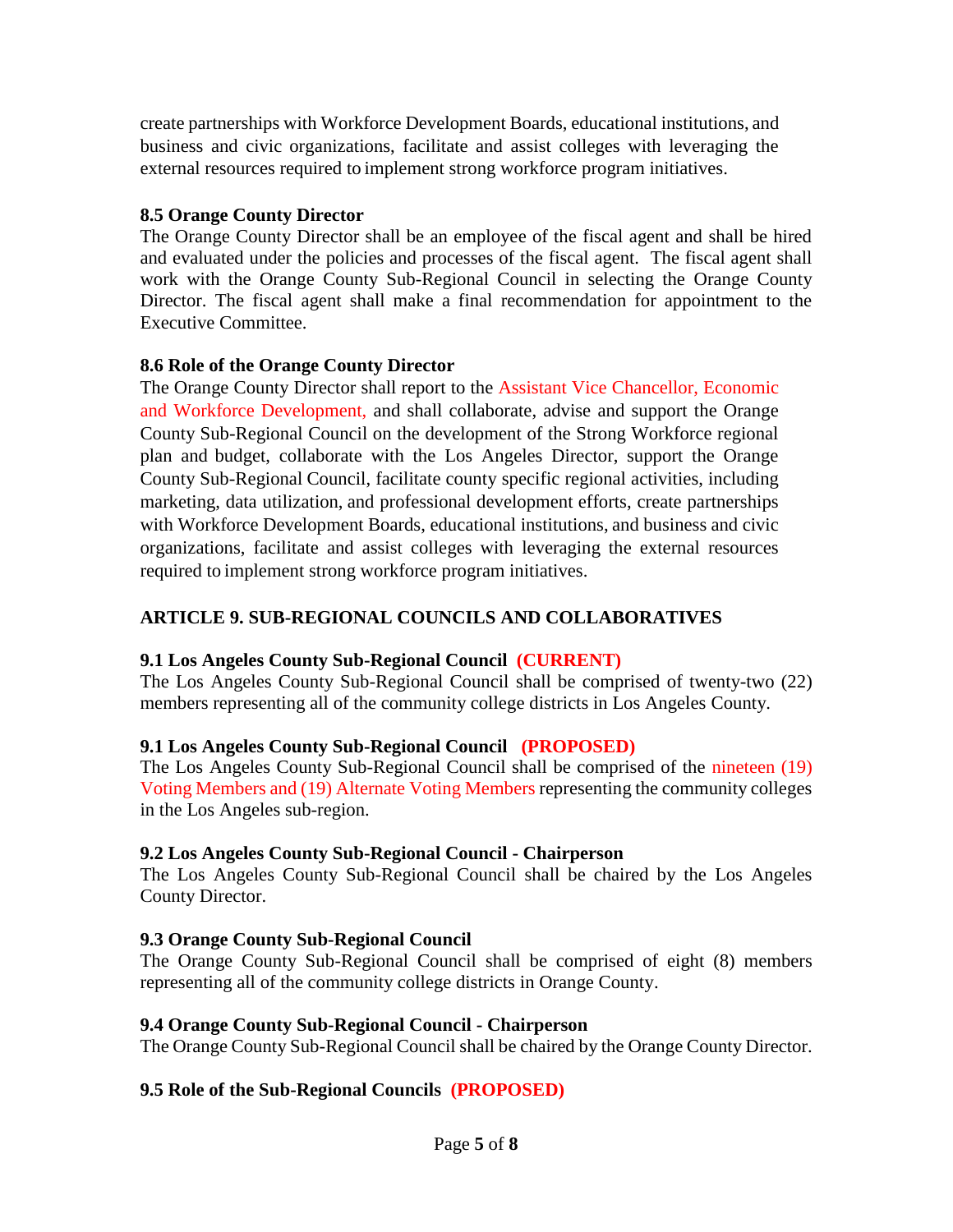The Sub-Regional Councils will prepare regional initiative plans and budgets. The LA and Orange County Directors shall provide regular updates to the DRA and CRLC, and at LAOCRC to support transparency and promote collaboration between the two Councils and sub-regions. The Councils will facilitate and assist colleges with leveraging the external resources and key stakeholders in the sub region required to successfully develop and implement Strong Workforce initiatives. The councils will collaborate with Workforce Development Boards (WDBs) in the sub region regions and Collaboratives to identify priority and emerging sectors, viable regional projects, and regional professional development opportunities.

### **9.6 Los Angeles County Collaborative (PROPOSED)**

The Los Angeles County Collaborative is comprised of Voting Members and Alternate Voting Members of the 19 community colleges, key talent in Los Angeles County (Deputy Sector Navigators, Technical Assistance Providers, Centers of Excellence for Labor Market Research), local educational agencies, adult education, K-12 schools and districts, interested representatives of California State University and University of California, civic representatives, community-based organizations, workforce development boards, representatives from the labor community, economic development and industry sector leaders.

### **9.7 Los Angeles County Collaborative - Chairperson**

The Los Angeles County Collaborative shall be chaired by the Los Angeles County Director.

# **9.8 Orange County Collaborative (PROPOSED)**

The Orange County Collaborative is comprised of Voting Members and Alternate Voting Members of the 9 community colleges, key talent in Orange County (Deputy Sector Navigators, Technical Assistance Providers, Centers of Excellence for Labor Market Research), local educational agencies, adult education, K-12 schools and districts, interested campuses of the California State University and University of California, civic representatives, community-based organizations, workforce development boards, representatives from the labor community, and economic development and industry sector leaders.

# **9.9 Orange County Collaborative - Chairperson**

The Orange County Collaborative shall be chaired by the Orange County Director.

# **ARTICLE 10. MEETINGS / VOTING**

# **10.1 Location of Meetings and Voting**

Meeting locations will be established by the Chairperson of each committee or council with the mutual agreement of the fiscal agent. Voting on all committees and council may be in person or by electronic vote.

#### **10.2 Sub-Committees and Ad Hoc Committees.**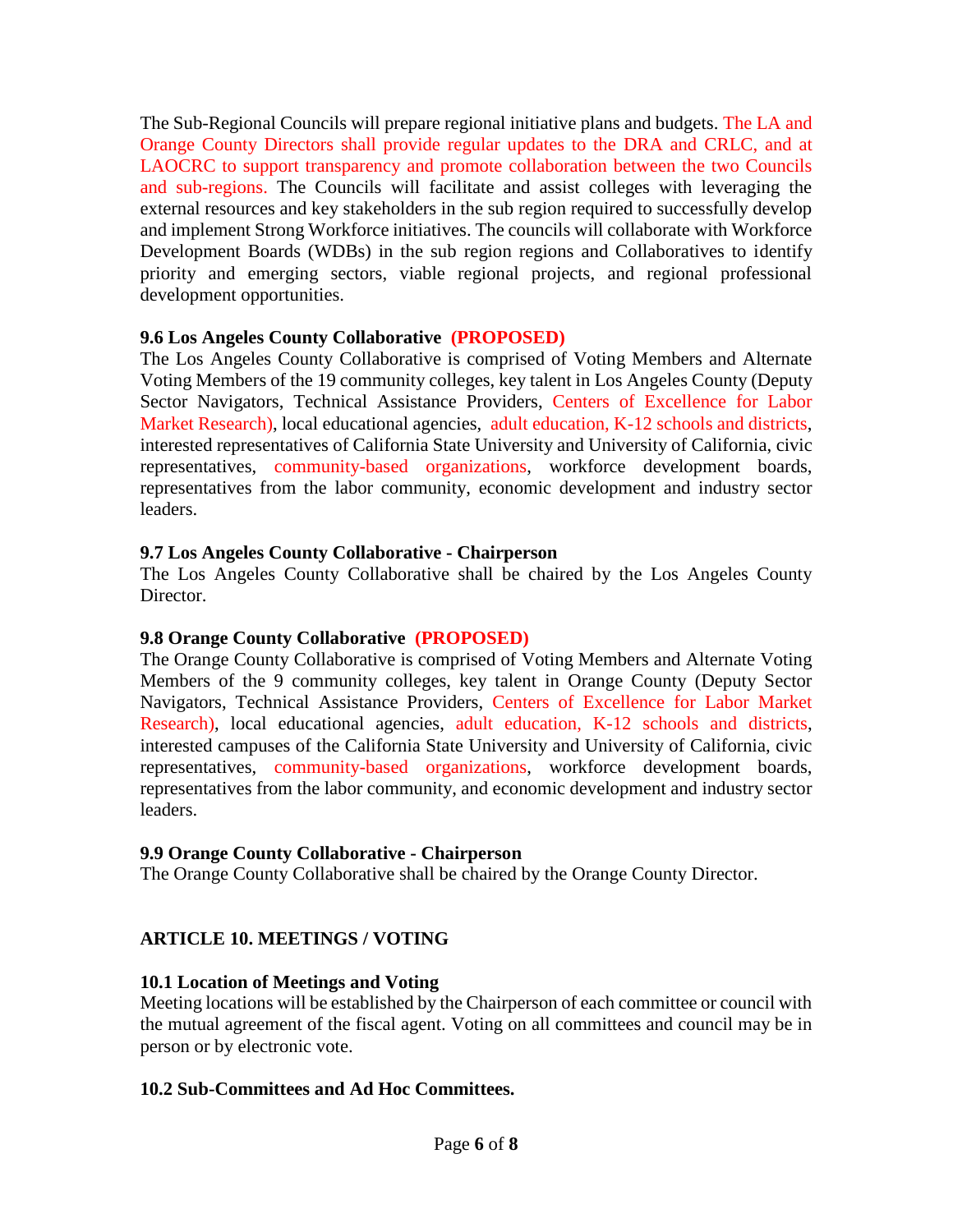The CEO Council and all LAOCRC committees may establish sub-committees and ad hoc committees as required.

### **10.3 CEO Council**

The CEO Council shall meet once (1) in the spring and fall. An annual calendar with meeting dates shall be developed and approved by the CEO Council at their spring meeting. Quorum shall be established by a majority of members in attendance at the meeting.

### **10.4 Executive Committee**

The Executive Committee shall meet quarterly. An annual calendar with meeting dates shall be developed and approved by the Executive Committee no later than their June meeting. Quorum shall be established by a majority of members in attendance at the meeting.

### **10.5 DRA Meetings**

The DRA shall meet at least quarterly, prior to the Executive Committee meeting, and attend the Executive Committee meeting, as scheduled. An annual calendar with meeting dates shall be developed and approved by the DRA no later than their June meeting. Quorum shall be established by a majority of members in attendance at the meeting.

### **10.6 CRLC Business Meetings**

The College Resource Leadership Council shall meet monthly from September through June (minimum of 10 meetings). An annual calendar with meeting dates and program recommendation deadlines will be developed and approved by the CRLC no later than their June meeting.

#### **10.6 CRLC Business Meetings (PROPOSED)**

The College Resource Leadership Council shall have a minimum of 7 monthly meetings from September through June as stipulated in the Perkins I-B grant requirements. An annual calendar with meeting dates and program recommendation deadlines will be developed and approved by the CRLC no later than their June meeting.

#### **10.7 CRLC Quorum**

Fifty percent plus one  $(50\% + 1)$  of the CLRC members entitled to vote, represented in person, shall constitute a quorum at a meeting of the members. If less than a quorum of the members entitled to vote is represented at a meeting, no action may be taken.

# **10.8 CRLC Voting**

Voting for Program Recommendation will be done via consensus, a process that seeks general agreement for the good of the whole. When consensus is reached, all CRLC members submit/voice a vote of "yes/aye" to indicate that they are either fully supportive of the proposed program, or accept it as one they can agree to, even though they may have some concerns. A CRLC member may abstain from voting but that does not block passage. For consensus to be reached there must be a quorum of CRLC Members present. Matters for which consensus cannot be reached will be discussed and further data gathered and